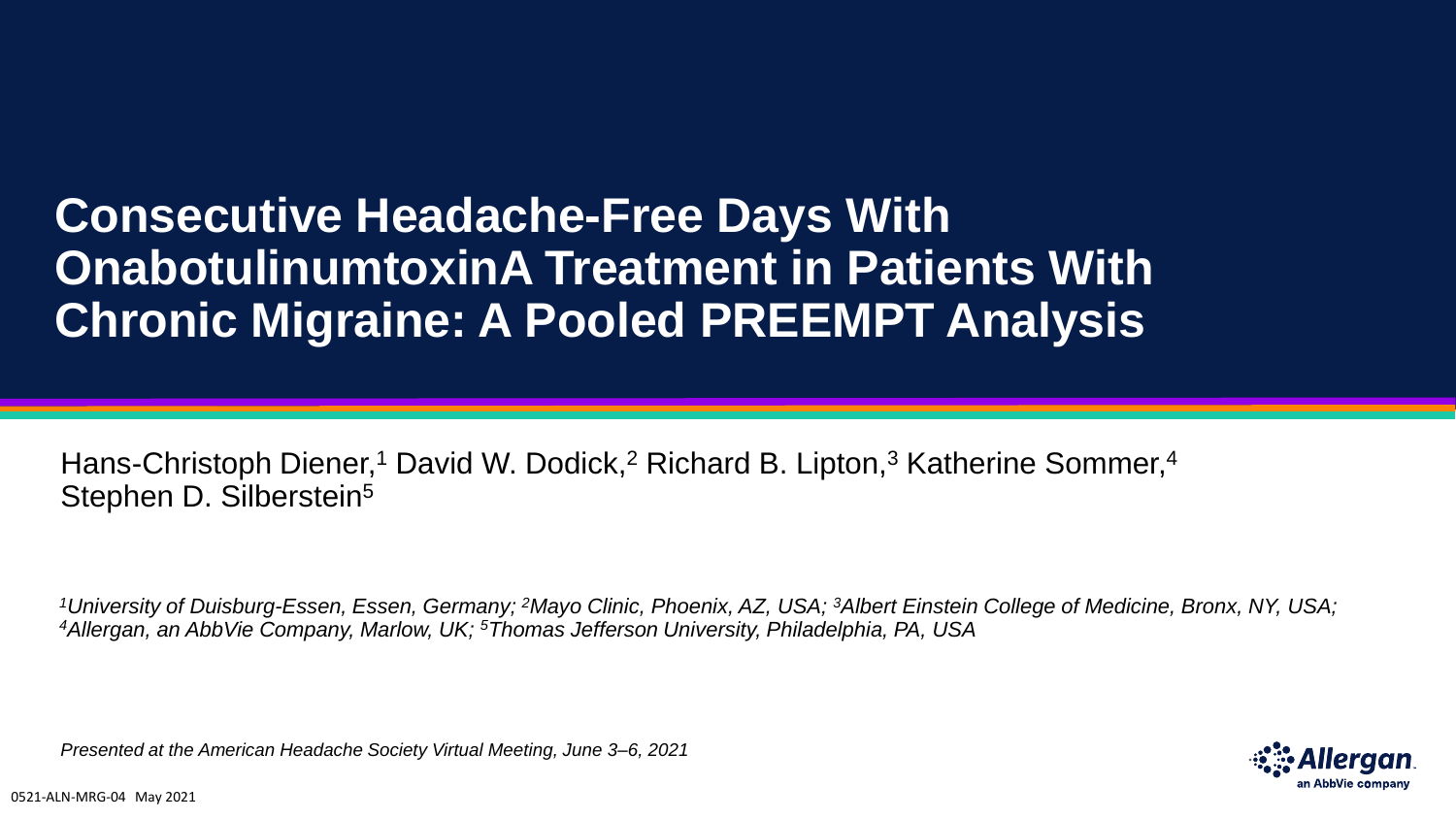#### **Thank you to all the participants and investigators who participated in this study!**

This study was sponsored by AbbVie. Medical writing and editorial assistance were provided to the authors by Peloton Advantage, LLC, an OPEN Health company, Parsippany, NJ, USA, and were funded by AbbVie. All authors met the ICMJE authorship criteria. Neither honoraria nor other form of payment was made for authorship. Financial arrangements of the authors with companies whose products may be related to the present report are listed below, as declared by the authors.

**Hans-Christoph Diener, MD, PhD,** has received honoraria for participation in clinical trials, contribution to advisory boards, or oral presentations from AbbVie, electroCore, Ipsen Pharma, Lilly, Novartis, Pfizer, Teva, and Weber & Weber. Financial support for research projects was provided by electroCore. Headache research was supported by the German Research Council (DFG), the German Ministry of Education and Research (BMBF), and the European Union. **David W. Dodick, MD,** reports the following conflicts within the past 12 months: Consulting: AbbVie, AEON, Alder, Amgen, Biohaven, Clexio, Cerecin, Cooltech, Ctrl M, Eli Lilly, eNeura, Equinox, GSK, Impel, Linpharma, Lundbeck, Promius, Nocira, Novartis, Pieris, Praxis, Revance, Satsuma, Theranica, Upjohn (Division of Pfizer), WL Gore, XoC, and Zosano. Honoraria: Academy for Continued Healthcare Learning, Cambridge University Press, Clinical Care Solutions, CME Outfitters, Curry Rockefeller Group, DeepBench, Global Access Meetings, KLJ Associates, Majallin LLC, Medlogix Communications, Miller Medical Communications, MJH Lifesciences, Oxford University Press, Southern Headache Society (MAHEC), WebMD Health/Medscape, and Wolters Kluwer. Research Support: American Migraine Foundation, Department of Defense, Henry Jackson Foundation, National Institutes of Health, Patient Centered Outcomes Research Institute (PCORI), and Sperling Foundation. Stock Options/Shareholder/Board of Directors: Aural analytics (options), Ctrl M (options), Epien (options/board), ExSano (options), Healint (options), King-Devick Technologies (options/board), Matterhorn (shares/board), Nocira (options), Ontologics (shares/board), Palion (options), Precon Health (options/board), Theranica (options), and Second Opinion/Mobile Health (options). Patent 17189376.1-1466:vTitle: Botulinum Toxin Dosage Regimen for Chronic Migraine Prophylaxis. **Richard B. Lipton, MD,** has received research support from the National Institutes of Health, the FDA and the National Headache Foundation. He serves as consultant, advisory board member, or has received honoraria or research support from AbbVie/Allergan, Amgen, Biohaven, Dr. Reddy's Laboratories (Promius), electroCore, Eli Lilly, GlaxoSmithKline, Lundbeck, Merck, Novartis, Teva, Vector, and Vedanta Research. He receives royalties from *Wolff's Headache*, 8th edition (Oxford University Press, 2009), and Informa. He holds stock/options in Biohaven and Ctrl M. **Katherine Sommer, PhD,** is an employee of AbbVie and may hold AbbVie stock. **Stephen D. Silberstein, MD,**  is a consultant and/or advisory panel member for and has received honoraria from AbbVie, Alder Biopharmaceuticals, Amgen, Avanir, eNeura, electroCore Medical, Labrys Biologics, Medscape, Medtronic, Neuralieve, NINDS, Pfizer, and Teva. His employer receives research support from AbbVie, Amgen, Cumberland Pharmaceuticals, electroCore Medical, Labrys Biologics, Eli Lilly, Mars, and Troy Healthcare.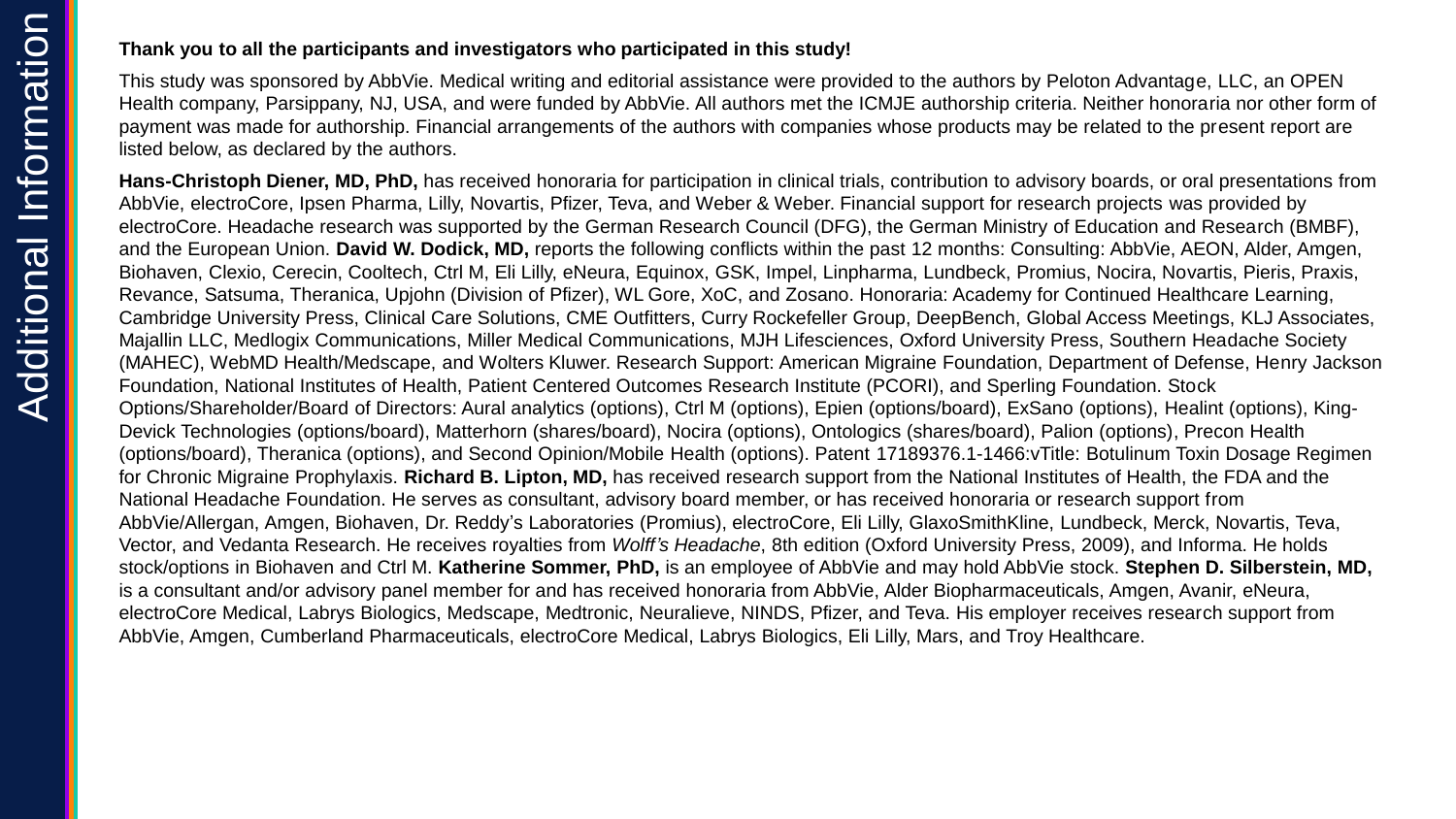## **Background**

- Chronic migraine (CM) impairs quality of life and is associated with substantial personal, societal, and familial burden<sup> $1,2$ </sup>
- Consecutive days without headache is associated with health-related quality of life<sup>3,4</sup>
- The Phase 3 REsearch Evaluating Migraine Prophylaxis Therapy (PREEMPT) studies demonstrated that onabotulinumtoxinA treatment is safe, well tolerated, and improves quality of life in individuals with CM<sup>5,6</sup>

## **Objective**

• To evaluate the effect of onabotulinumtoxinA versus placebo on the number of consecutive headache-free days and days without moderate/severe headache in adults with CM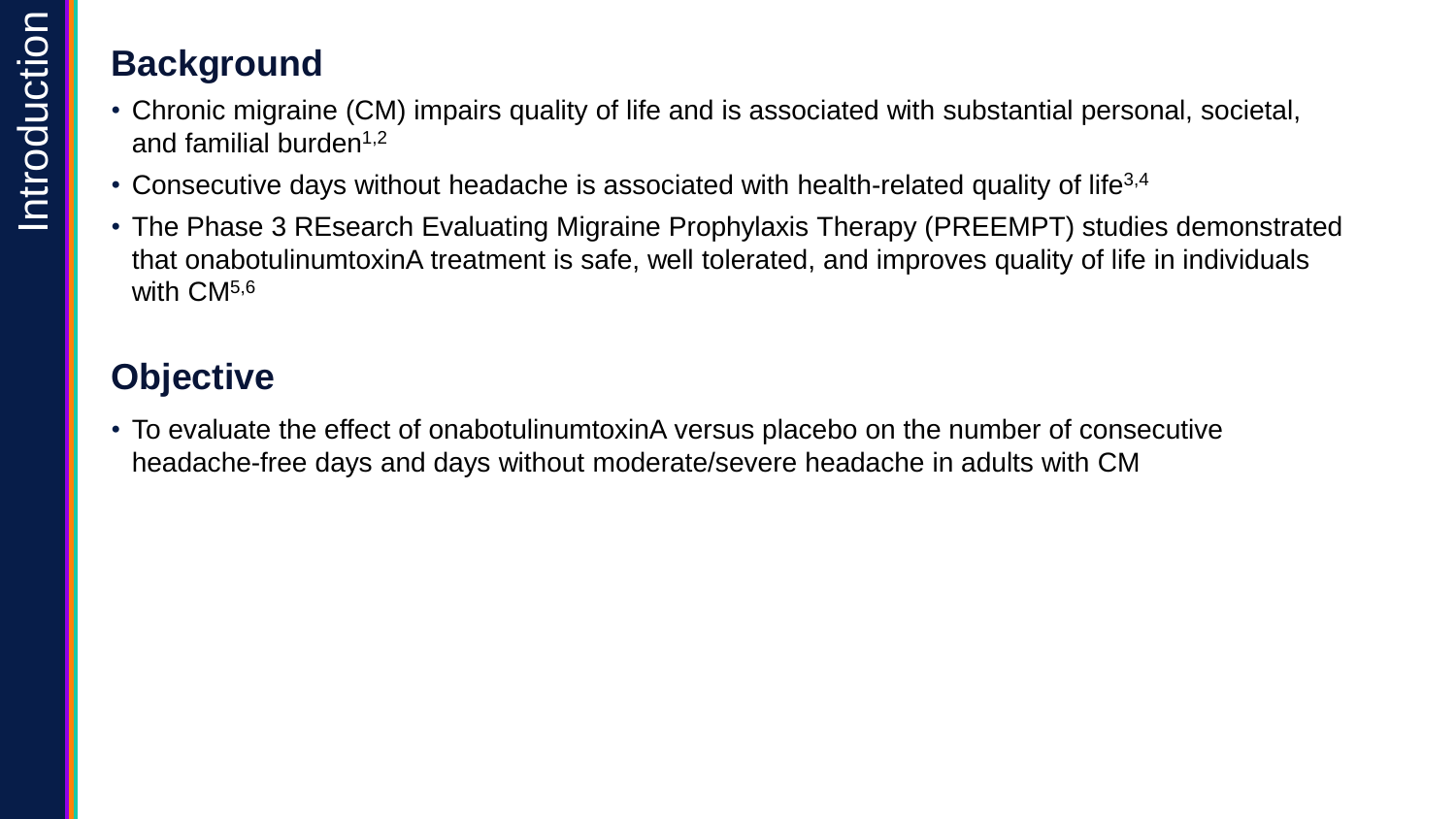- This was a post hoc analysis of the phase 3, 24-week PREEMPT clinical trials (NCT00156910, NCT00168428) 1
- The intent-to-treat population (all participants with  $\geq$ 1 baseline value) was used in efficacy analyses<sup>1</sup>
- Participant diaries documented each headache day (defined as a day with ≥4 continuous hours of headache),<sup>1</sup> and headache severity was rated as mild, moderate, or severe
- Percentages of participants experiencing either ≥7, ≥14, or ≥21 consecutive headache-free days were compared between the onabotulinumtoxinA and placebo groups according to the following:
	- Without headache and without acute medication use, double-blind (DB) phase
	- Without moderate/severe headache and without acute medication use, DB phase
	- Without moderate/severe headache regardless of acute medication use, DB phase
	- Without moderate/severe headache and without acute medication use, entire study
	- Without moderate/severe headache regardless of acute medication use, entire study
- Only diary data after the first dose were used to calculate consecutive days without headache
- Data were pooled across studies to improve precision
- Comparisons between onabotulinumtoxinA and placebo treatment groups were made using a 2-tailed Fisher's exact test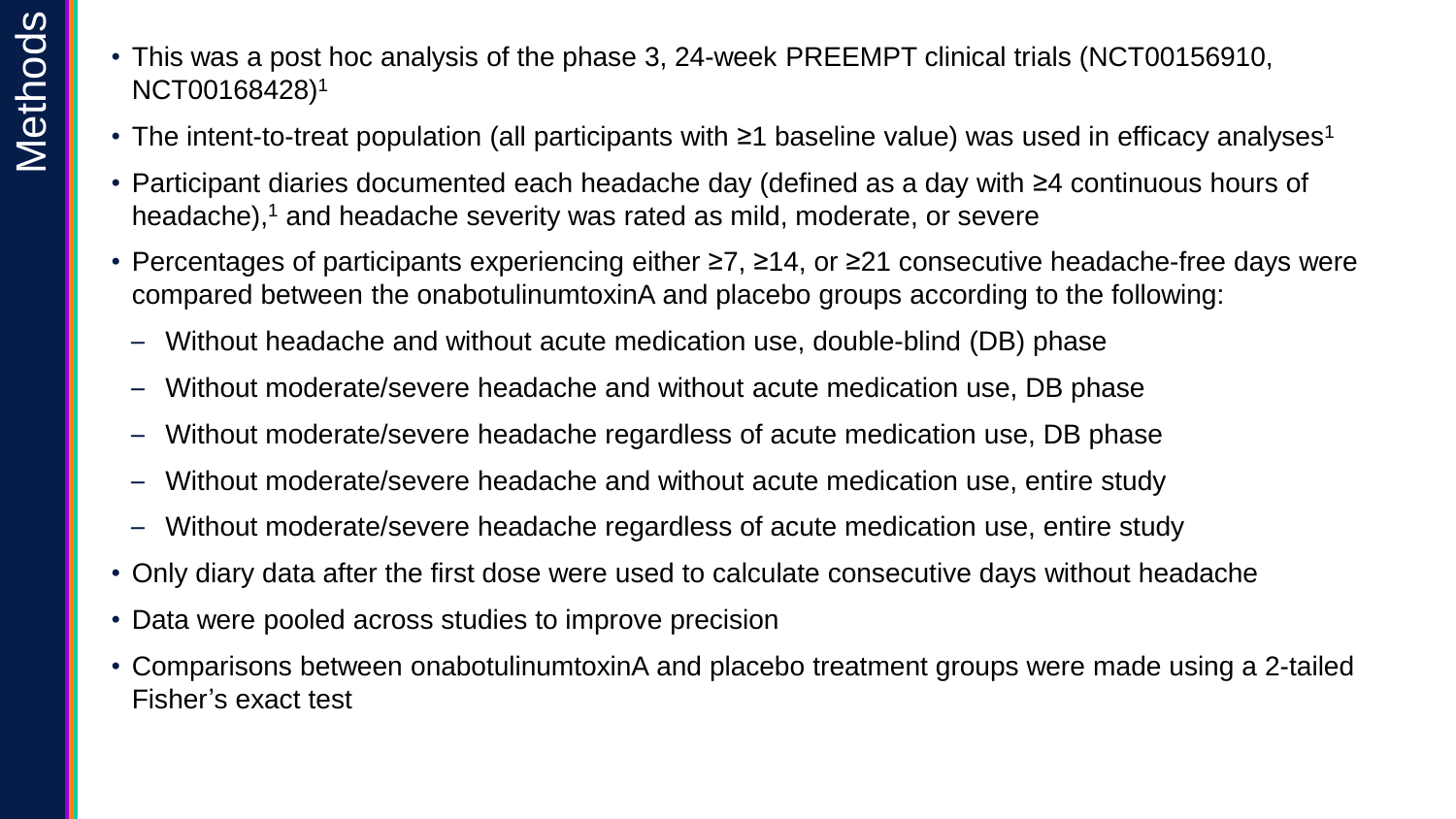## **Study Design**

- The full methodology for the PREEMPT trials has been published<sup>1</sup>
- The PREEMPT trials are a pair of randomized, double-blind, placebo-controlled, 24-week trials followed by 32-week open-label phases (**Figure 1**)
- Individuals were randomized (1:1) to injections of onabotulinumtoxinA (155 U to 195 U) or placebo every 12 weeks for 2 cycles
- All individuals then received 3 open-label cycles of onabotulinumtoxinA (155 U to 195 U)



### **Figure 1. Study Design**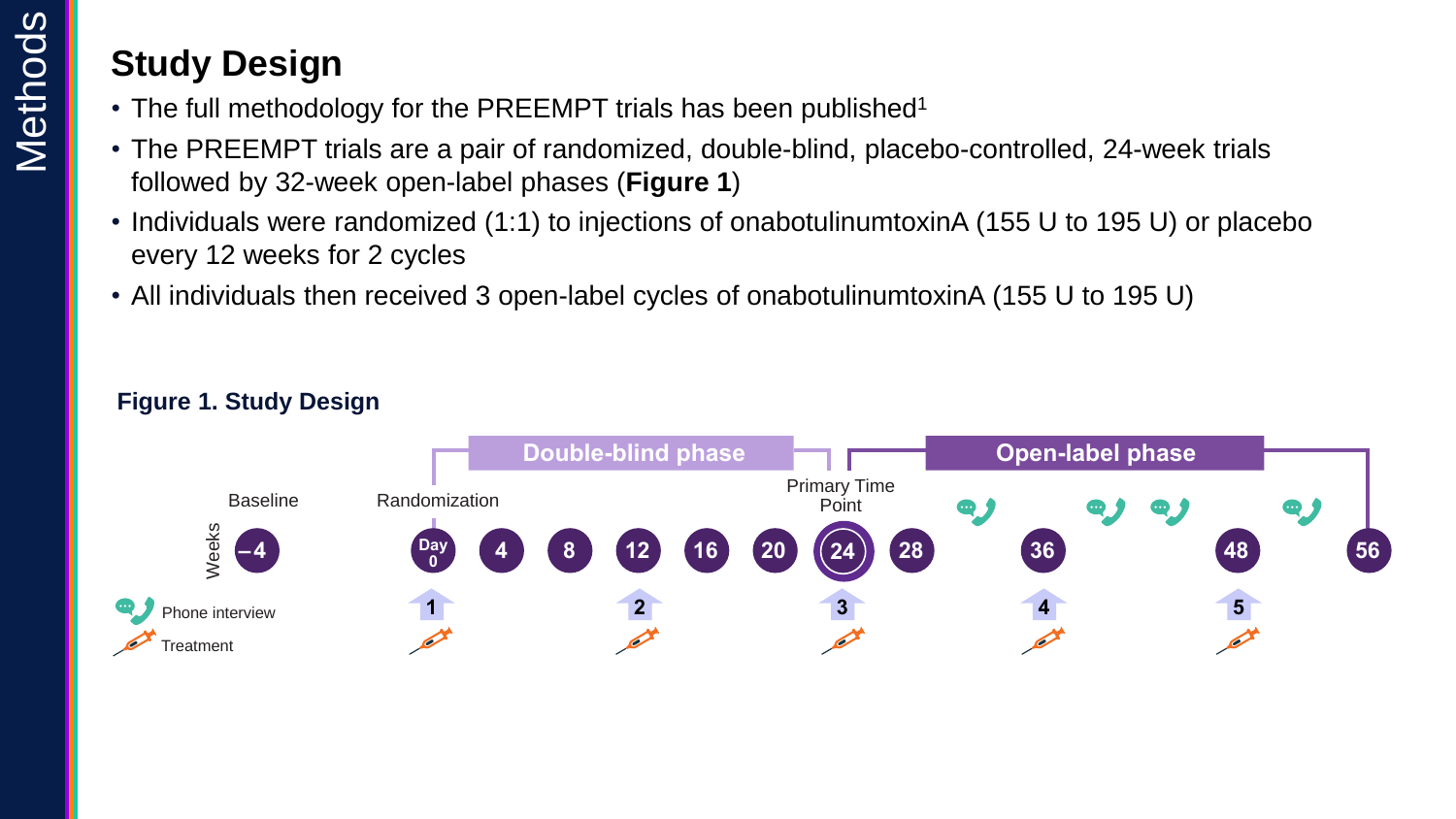- The PREEMPT pooled analysis population comprised 1384 participants randomized to onabotulinumtoxinA (n=688) or placebo (n=696) in the DB phase<sup>1</sup>
- Baseline demographics and headache characteristics were similar between groups (**Table 1**) 1
	- $-$  The mean number of headache days per month was not significantly different between groups<sup>1</sup>

### **Table 1. Baseline Demographics and Headache Characteristics<sup>1</sup>**

|                                             | <b>OnabotulinumtoxinA</b><br>$(n=688)$ | <b>Placebo</b><br>$(n=696)$ | P Value |
|---------------------------------------------|----------------------------------------|-----------------------------|---------|
| Age, years, mean (SD)                       | 41.1 (10.4)                            | 41.5 (10.7)                 | 0.579   |
| Female, %                                   | 87.6                                   | 85.2                        | 0.185   |
| White, %                                    | 89.7                                   | 90.5                        | 0.602   |
| Headache days/month, <sup>a</sup> mean (SD) | 19.9(3.7)                              | 19.8(3.7)                   | 0.498   |
| HIT-6 score, mean (SD)                      | 65.5(4.1)                              | 65.4 (4.3)                  | 0.638   |
| MSQ score, mean (SD)                        |                                        |                             |         |
| Role restrictive                            | 38.5 (16.6)                            | 38.7 (17.3)                 | 0.974   |
| Role preventive                             | 56.0 (21.2)                            | 56.1 (21.7)                 | 0.825   |
| <b>Emotional function</b>                   | 42.1(24.1)                             | 42.4 (25.0)                 | 0.806   |

HIT-6, 6-item Headache Impact Test; MSQ, Migraine-Specific Quality of Life Questionnaire; n, number of participants; SD, standard deviation. aHeadache days per 28-day period.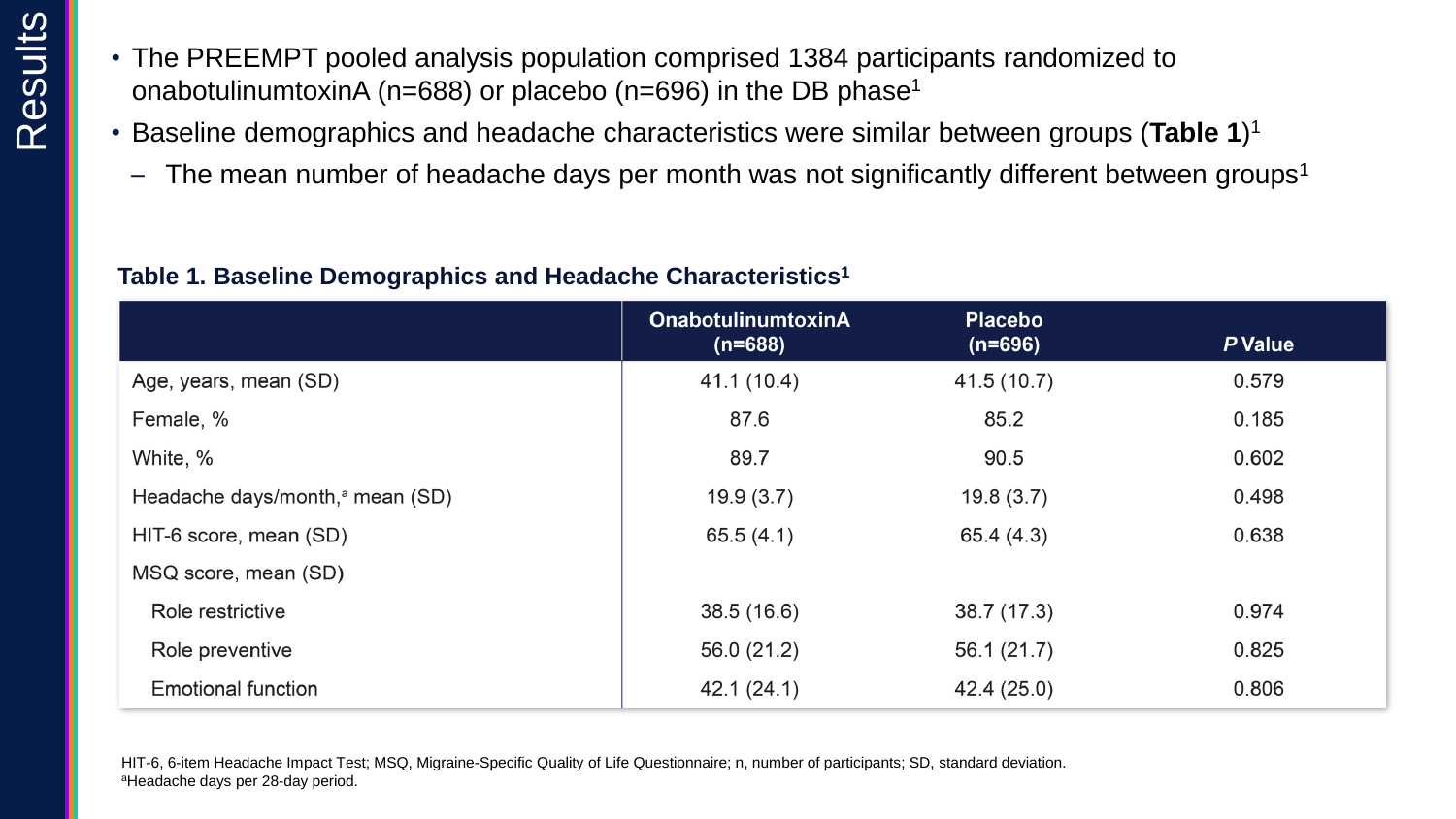• During the DB treatment phase, a significantly higher percentage of participants treated with onabotulinumtoxinA versus placebo experienced ≥7, ≥14, and ≥21 consecutive headache-free days without acute medication use (**Figure 2**)

## **Figure 2. Headache-Free Days Without Acute Medication<sup>a</sup> : Double-blind Phase**



#### HA, headache.

aParticipants with consecutive days without a headache and without acute medication use during the entire 24-week double-blind phase.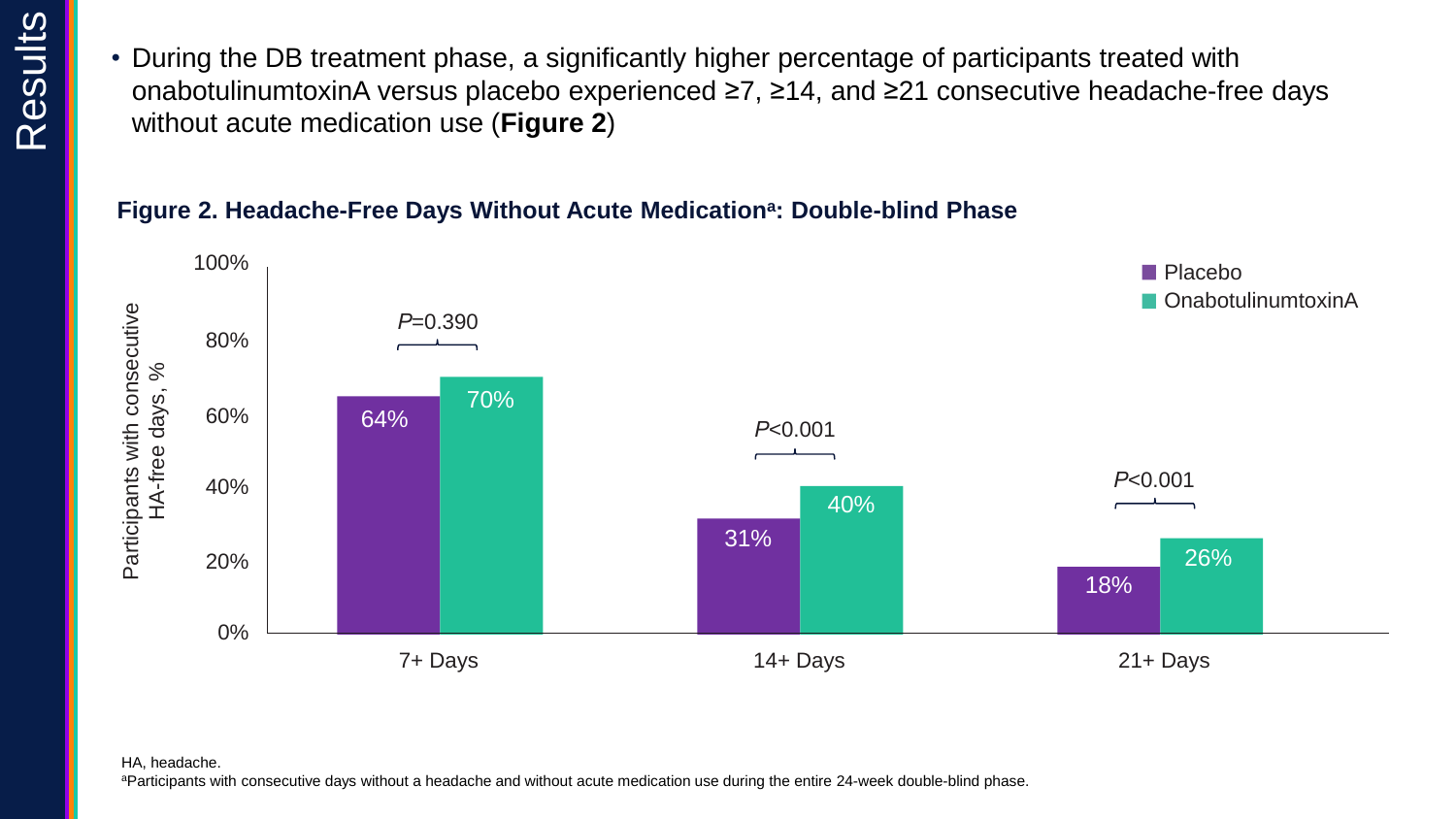• Significant differences with onabotulinumtoxinA treatment remained when the analysis was restricted to participants who experienced ≥7, ≥14, and ≥21 consecutive moderate/severe headache-free days without acute medication use (**Figure 3**)

### **Figure 3. Moderate/Severe Headache-free Days Without Acute Medication<sup>a</sup> : Double-blind Phase**



#### HA, headache.

aParticipants with consecutive days without a moderate/severe headache and without acute medication use during the entire 24-week double-blind phase.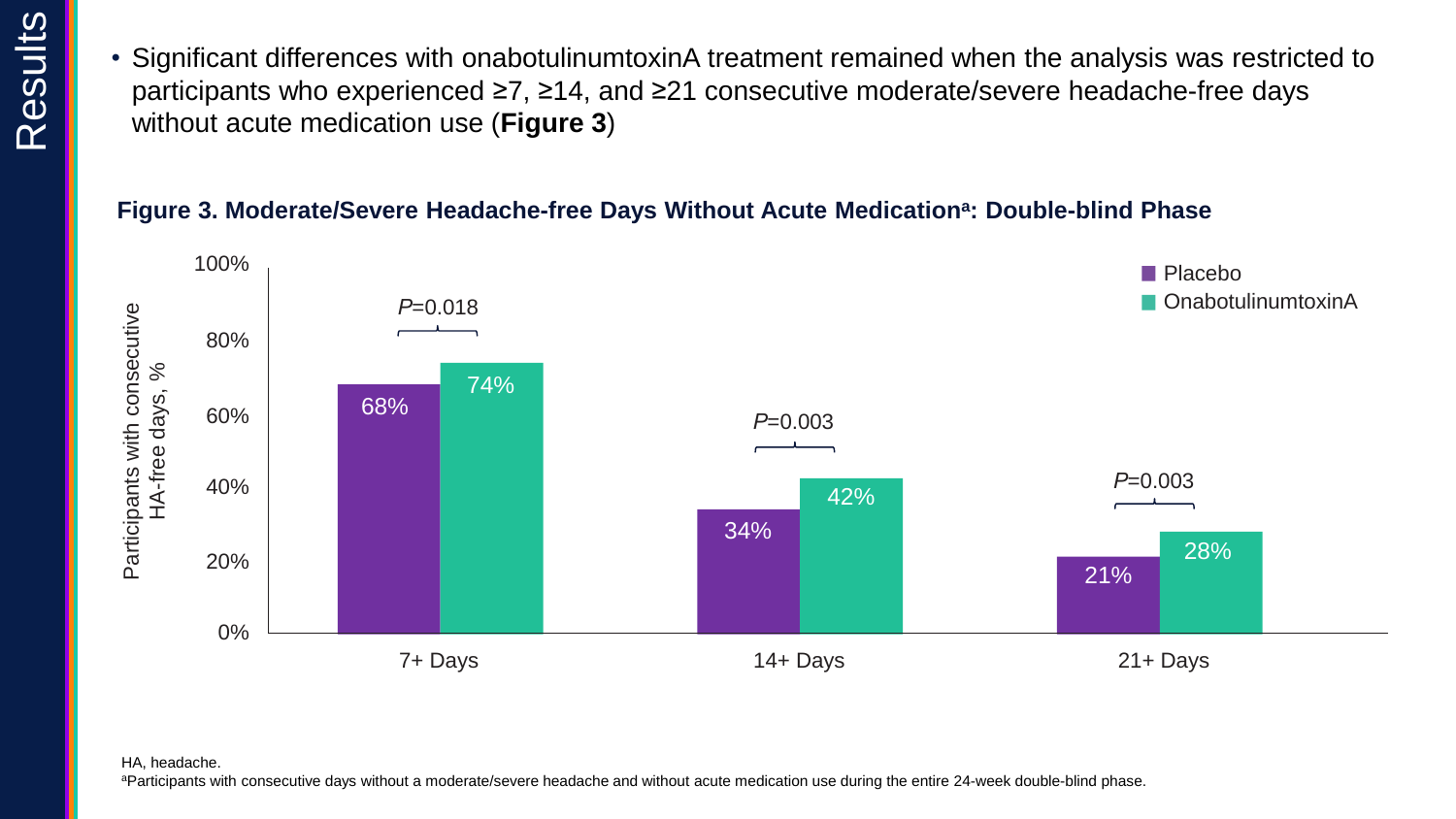• A significantly higher percentage of participants treated with onabotulinumtoxinA versus placebo experienced ≥7, ≥14, and ≥21 consecutive moderate/severe headache-free days regardless of acute medication use (**Figure 4**)

### **Figure 4. Moderate/Severe Headache-Free Days<sup>a</sup> : Double-blind Phase**

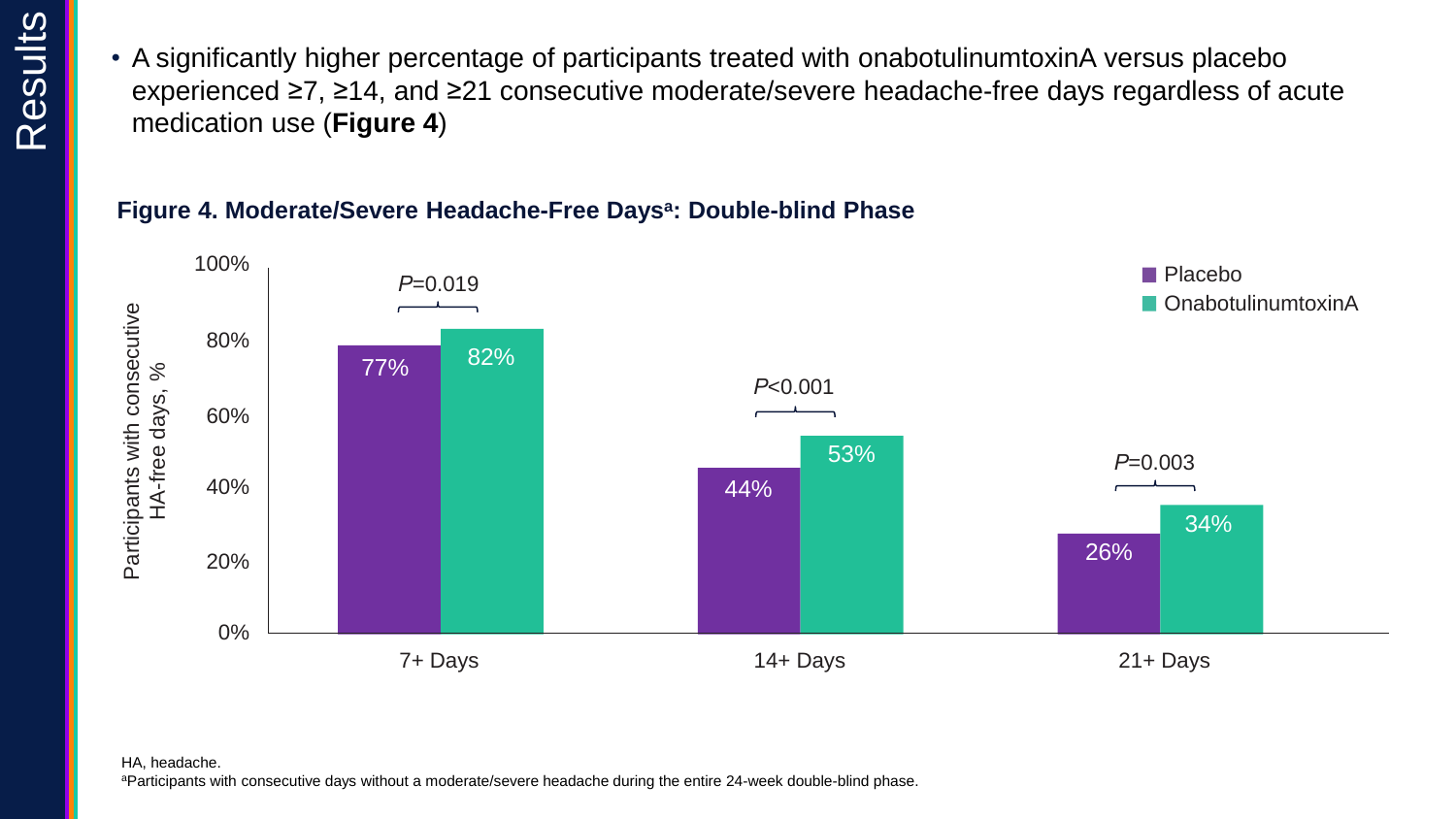• During the entire study, the percentages remained similar between groups for participants who experienced ≥7, ≥14, and ≥21 consecutive moderate/severe headache-free days without acute medication use (**Figure 5**)

### **Figure 5. Moderate/Severe Headache-Free Days<sup>a</sup> Without Acute Medication: Entire Study**



#### HA, headache.

aParticipants with consecutive days without a moderate/severe headache and without acute medication use during the entire study. **Participants were randomized to placebo during the** double-blind phase and received onabotulinumtoxinA during the open-label phase. <sup>c</sup>Participants were randomized to onabotulinumtoxinA during the double-blind phase and continued to receive onabotulinumtoxinA during the open-label phase.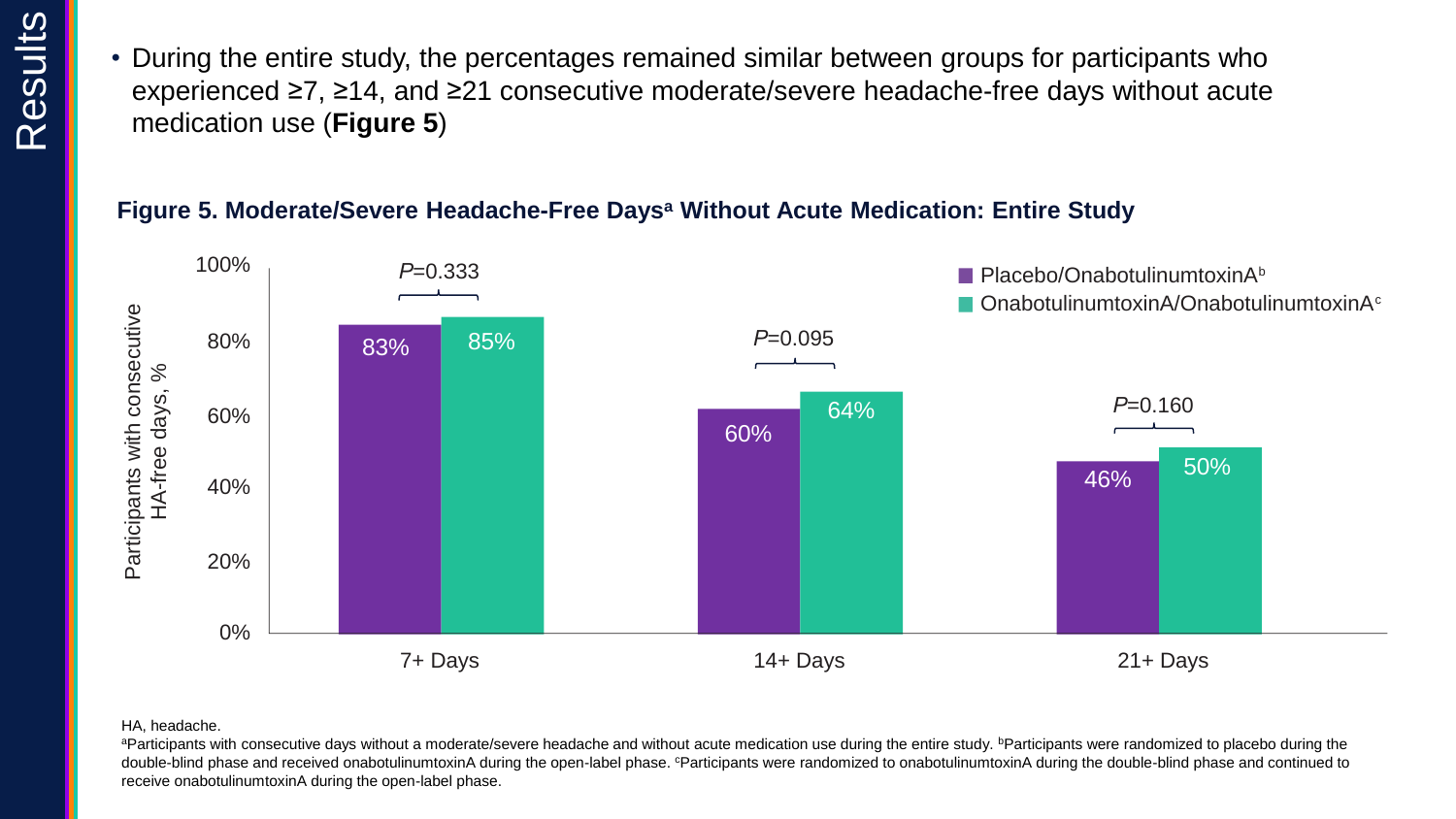• During the entire study, the placebo/onabotulinumtoxinA and onabotulinumtoxinA/onabotulinumtoxinA groups were similar in the percentages of participants who experienced ≥7, ≥14, and ≥21 consecutive moderate/severe headache-free days regardless of acute medication use (**Figure 6**)

#### **Figure 6. Moderate/Severe Headache-Free Days<sup>a</sup> : Entire Study**



#### HA, headache.

aParticipants with consecutive days without a moderate/severe headache during the entire study. *bParticipants* were randomized to placebo during the double-blind phase and received onabotulinumtoxinA during the open-label phase. <sup>c</sup>Participants were randomized to onabotulinumtoxinA during the double-blind phase and continued to receive onabotulinumtoxinA during the open-label phase.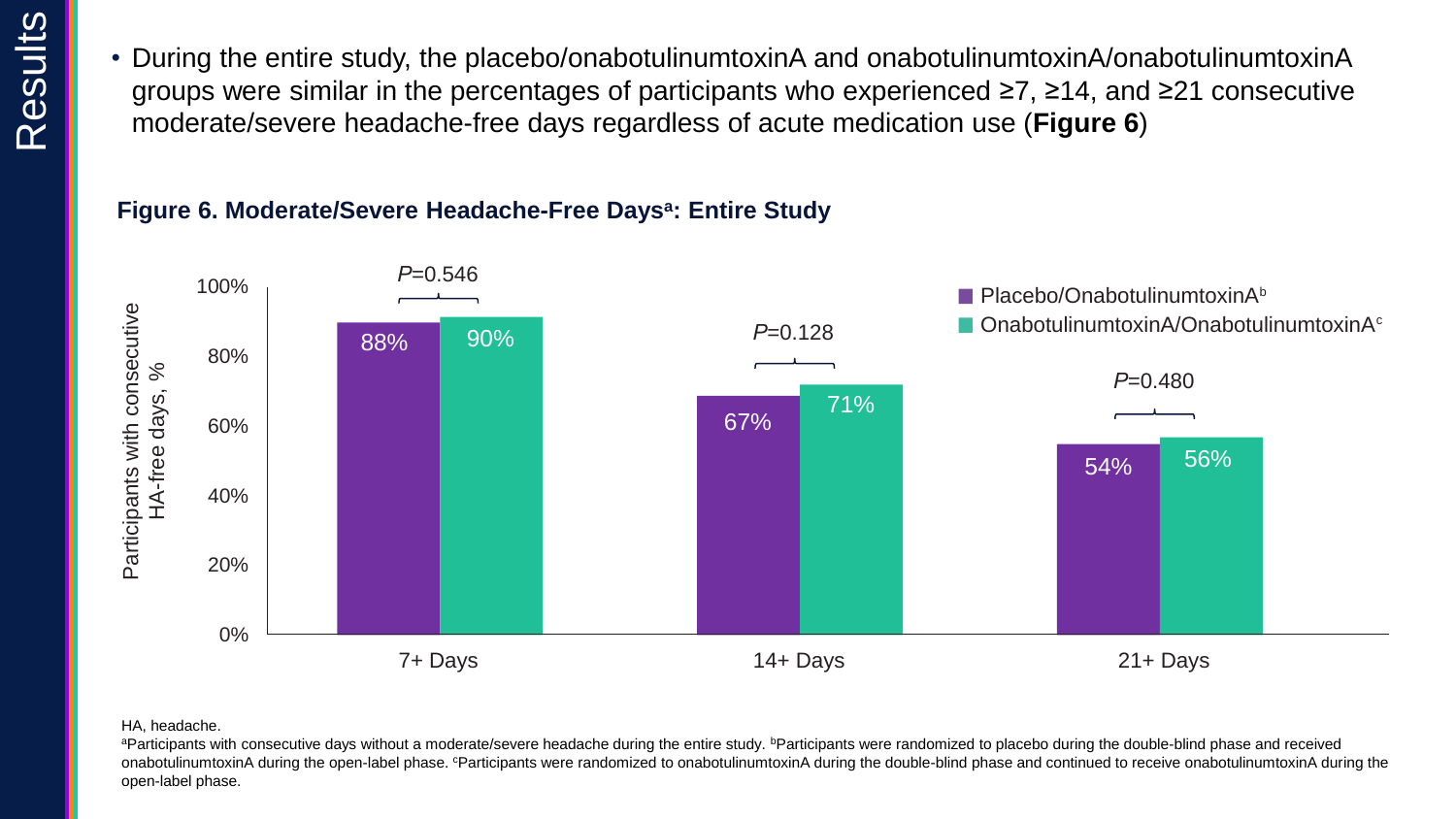

OnabotulinumtoxinA treatment resulted in significantly more consecutive headache-free days and moderate/severe headache-free days, compared with placebo, in participants with CM



Participants receiving onabotulinumtoxinA experienced significantly more consecutive weeks without a moderate/severe headache, regardless of acute medication use status, compared with placebo



Regardless of onabotulinumtoxinA or placebo treatment during the double-blind phase, similar percentages of participants treated with onabotulinumtoxinA during the entire study had ≥1, ≥2, and ≥3 consecutive moderate/severe headache-free weeks